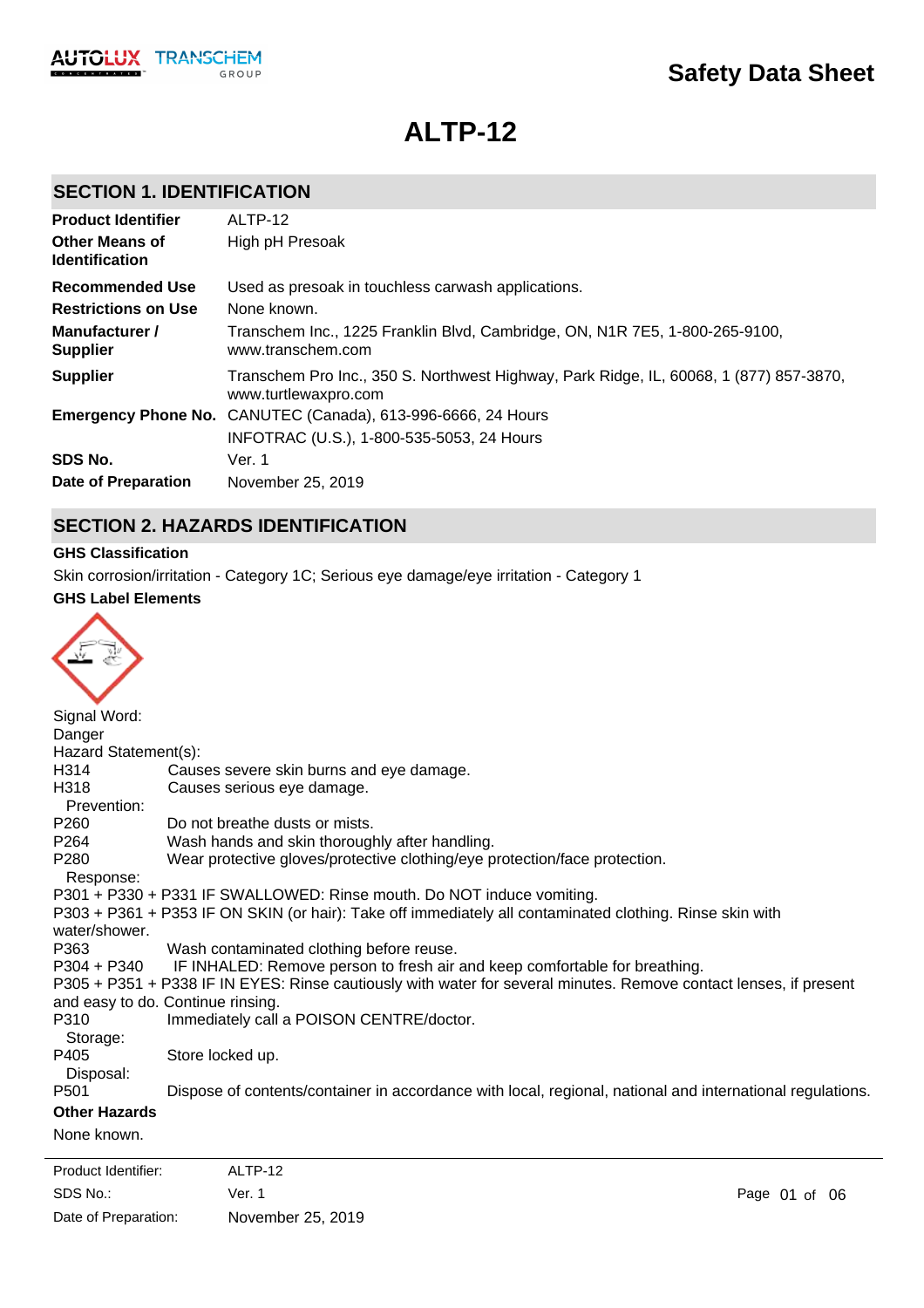### **SECTION 3. COMPOSITION/INFORMATION ON INGREDIENTS**

| <b>Chemical Name</b>                  | <b>CAS No.</b> | %       | <b>Other Identifiers</b> |
|---------------------------------------|----------------|---------|--------------------------|
|                                       |                |         |                          |
| ∣Tetrasodium EDTA                     | 64-02-8        | $3 - 7$ | IN/A                     |
| Sodium Metasilicate                   | 6834-92-0      | $3 - 7$ | IN/A                     |
| Alcohols, C9-11, ethoxylated, liquids | 68439-46-3     | $3 - 7$ | Alcohol Exthoxylate      |
| Sodium hydroxide                      | 1310-73-2      | $1 - 5$ | Caustic Soda             |
| Potassium hydroxide                   | 1310-58-3      | $1 - 5$ | lCaustic Potash          |
| .                                     |                |         |                          |

#### **Notes**

The specific chemical identity and/or exact percentage of composition (concentration) has been withheld as a trade secret.

### **SECTION 4. FIRST-AID MEASURES**

#### **First-aid Measures**

#### **Inhalation**

Move to fresh air. Get medical advice/attention if you feel unwell or are concerned.

#### **Skin Contact**

Take off contaminated clothing, shoes and leather goods (e.g. watchbands, belts). Immediately rinse with lukewarm, gently flowing water for 15-20 minutes. Immediately call a Poison Centre or doctor. Thoroughly clean clothing, shoes and leather goods before reuse or dispose of safely.

#### **Eye Contact**

Immediately rinse the contaminated eye(s) with lukewarm, gently flowing water for 15-20 minutes, while holding the eyelid(s) open. Remove contact lenses, if present and easy to do. Immediately call a Poison Centre or doctor.

#### **Ingestion**

Never give anything by mouth if victim is rapidly losing consciousness, or is unconscious or convulsing. Do not induce vomiting. Rinse mouth with water. Drink one glass of water. Immediately call a Poison Centre or doctor.

#### **Most Important Symptoms and Effects, Acute and Delayed**

If on skin: may burn the skin. Permanent scarring may result. If in eyes: may cause serious eye damage. May irritate or burn the eyes. Permanent damage including blindness may result.

#### **Immediate Medical Attention and Special Treatment**

**Target Organs**

Eyes, skin.

**Special Instructions**

Rinse affected area (skin, eyes) thoroughly with water.

#### **Medical Conditions Aggravated by Exposure**

None known.

### **SECTION 5. FIRE-FIGHTING MEASURES**

#### **Extinguishing Media**

#### **Suitable Extinguishing Media**

Not combustible. Use extinguishing agent suitable for surrounding fire.

#### **Unsuitable Extinguishing Media**

None known.

#### **Specific Hazards Arising from the Chemical**

Does not burn.

#### **Special Protective Equipment and Precautions for Fire-fighters**

Review Section 6 (Accidental Release Measures) for important information on responding to leaks/spills. See Skin Protection in Section 8 (Exposure Controls/Personal Protection) for advice on suitable chemical protective materials.

| Product Identifier:  | ALTP-12           |
|----------------------|-------------------|
| SDS No.:             | Ver. 1            |
| Date of Preparation: | November 25, 2019 |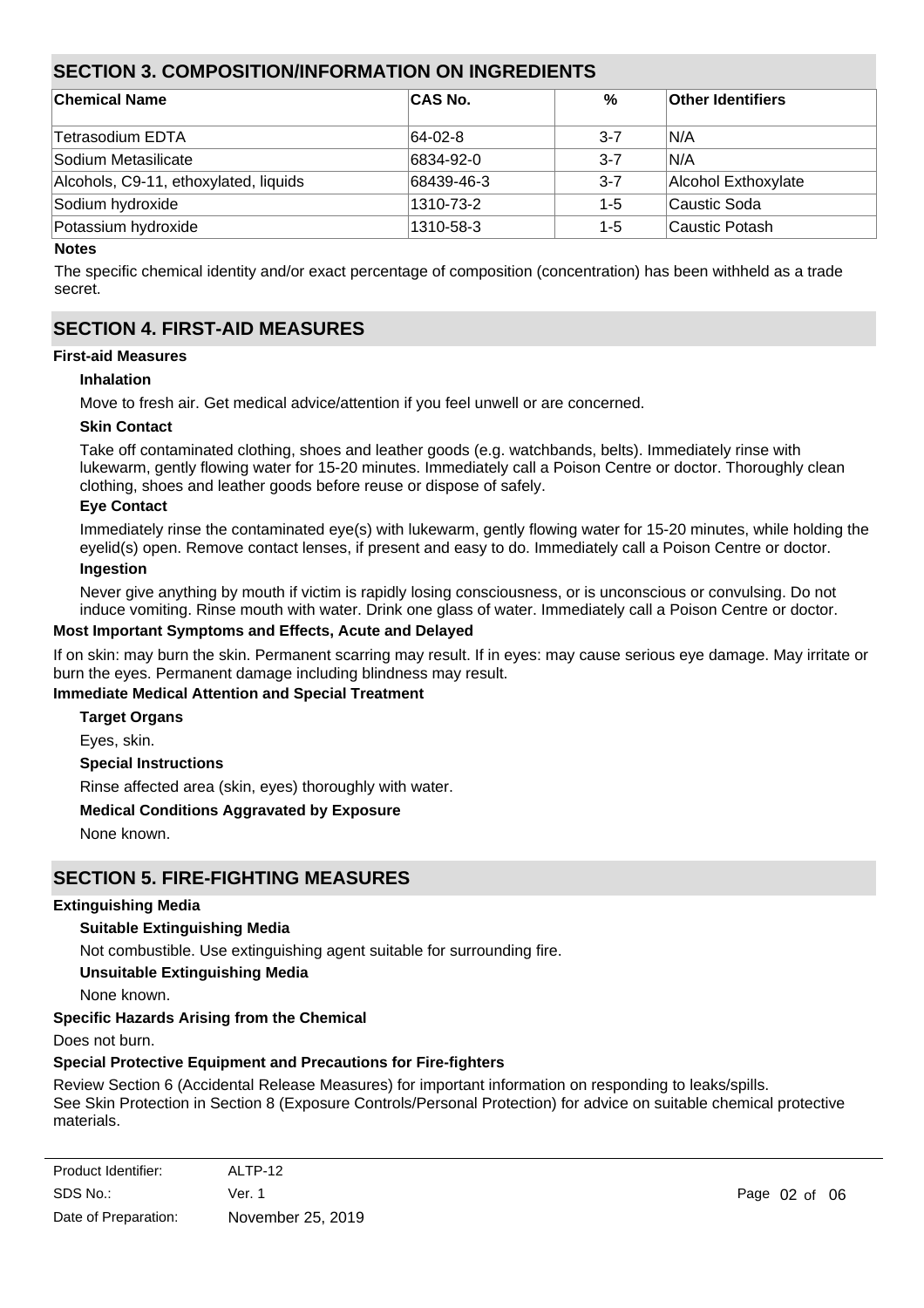### **SECTION 6. ACCIDENTAL RELEASE MEASURES**

#### **Personal Precautions, Protective Equipment, and Emergency Procedures**

Use the personal protective equipment recommended in Section 8 of this safety data sheet.

#### **Environmental Precautions**

Concentrated product: it is good practice to prevent releases into the environment. Do not allow into any sewer, on the ground or into any waterway.

#### **Methods and Materials for Containment and Cleaning Up**

Review Section 7 (Handling) of this safety data sheet before proceeding with clean-up.

Small spills or leaks: contain and soak up spill with absorbent that does not react with spilled product. Place used absorbent into suitable, covered, labelled containers for disposal.

Large spills or leaks: dike spilled product to prevent runoff. Remove or recover liquid using pumps or vacuum equipment.

Review Section 13 (Disposal Considerations) of this safety data sheet. Contact emergency services and manufacturer/supplier for advice.

#### **Other Information**

Report spills to local health, safety and environmental authorities, as required.

### **SECTION 7. HANDLING AND STORAGE**

#### **Precautions for Safe Handling**

Do not get in eyes, on skin or on clothing. Avoid release to the environment. Wear personal protective equipment to avoid direct contact with this chemical. Thoroughly clean clothing, shoes and leather goods before reuse or dispose of safely. See Section 13 (Disposal Considerations) of this safety data sheet.

#### **Conditions for Safe Storage**

Store in an area that is: cool, dry, well-ventilated, separate from incompatible materials (see Section 10: Stability and Reactivity). Store in a closed container. Comply with all applicable health and safety regulations, fire and building codes.

### **SECTION 8. EXPOSURE CONTROLS/PERSONAL PROTECTION**

#### **Control Parameters**

|                     | <b>ACGIH TLV®</b>  |                                     | <b>OSHA PEL</b> |         | <b>AIHA WEEL</b> |            |
|---------------------|--------------------|-------------------------------------|-----------------|---------|------------------|------------|
| ∣Chemical Name      | TWA                | <b>STEL</b>                         | TWA             | Ceiling | 8-hr TWA         | <b>TWA</b> |
| Sodium hydroxide    |                    | $\sqrt{2}$ mg/m3 C $\sqrt{2}$ mg/m3 |                 |         |                  |            |
| Potassium hydroxide | $2 \text{ mg/m}$ 3 |                                     |                 |         |                  |            |

#### **Appropriate Engineering Controls**

General ventilation is usually adequate. Use local exhaust ventilation, if general ventilation is not adequate to control amount in the air. Provide eyewash and safety shower if contact or splash hazard exists.

#### **Individual Protection Measures**

#### **Eye/Face Protection**

Wear chemical safety goggles and face shield when contact is possible.

#### **Skin Protection**

Wear chemical protective clothing e.g. gloves, aprons, boots.

Suitable materials are: polyvinyl chloride, latex rubber, neoprene rubber.

#### **Respiratory Protection**

Not normally required if product is used as directed.

### **SECTION 9. PHYSICAL AND CHEMICAL PROPERTIES**

| <b>Basic Physical and Chemical Properties</b> |                |
|-----------------------------------------------|----------------|
| Appearance                                    | Orange liquid. |

| .                      | orango ngarar     |
|------------------------|-------------------|
| <b>Odour</b>           | Mild              |
| <b>Odour Threshold</b> | Not available     |
| рH                     | $13.0 - 13.6$     |
| Product Identifier:    | ALTP-12           |
| SDS No.:               | Ver. 1            |
| Date of Preparation:   | November 25, 2019 |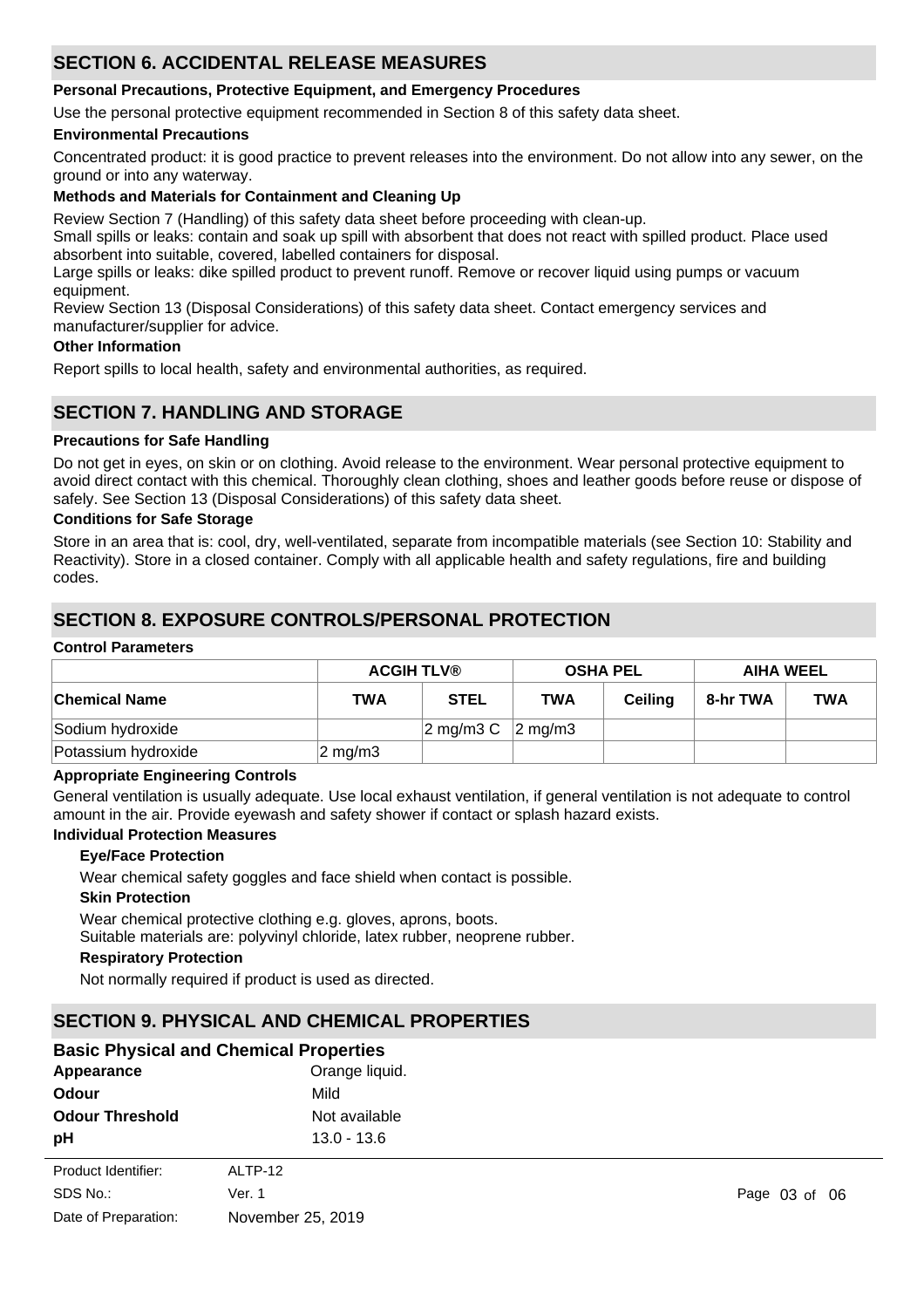| <b>Melting Point/Freezing Point</b>                          | Not available (melting); Not available (freezing) |
|--------------------------------------------------------------|---------------------------------------------------|
| <b>Initial Boiling Point/Range</b>                           | 100 °C (212 °F)                                   |
| <b>Flash Point</b>                                           | Not applicable                                    |
| <b>Evaporation Rate</b>                                      | Not available                                     |
| <b>Flammability (solid, gas)</b>                             | Not available                                     |
| <b>Upper/Lower Flammability or</b><br><b>Explosive Limit</b> | Not applicable (upper); Not applicable (lower)    |
| <b>Vapour Pressure</b>                                       | Not applicable                                    |
| Vapour Density (air = 1)                                     | ~1~                                               |
| Relative Density (water $= 1$ )                              | 1.11                                              |
| <b>Solubility</b>                                            | Soluble in water                                  |
| <b>Partition Coefficient,</b><br>n-Octanol/Water (Log Kow)   | Not available                                     |
| <b>Auto-ignition Temperature</b>                             | Not available                                     |
| <b>Decomposition Temperature</b>                             | Not available                                     |
| <b>Viscosity</b>                                             | Not available (kinematic)                         |
| <b>Other Information</b>                                     |                                                   |
| <b>Physical State</b>                                        | Liquid                                            |
|                                                              |                                                   |

## **SECTION 10. STABILITY AND REACTIVITY**

**Chemical Stability** Normally stable. **Conditions to Avoid** Incompatible materials. **Incompatible Materials** Strong oxidizing agents (e.g. perchloric acid). **Hazardous Decomposition Products** None known. **Possibility of Hazardous Reactions** None known. **Reactivity** None known.

## **SECTION 11. TOXICOLOGICAL INFORMATION**

#### **Likely Routes of Exposure**

Inhalation; skin contact; eye contact; ingestion.

**Acute Toxicity**

| <b>Chemical Name</b>                     | <b>LC50</b>                             | LD50 (oral)        | LD50 (dermal)           |
|------------------------------------------|-----------------------------------------|--------------------|-------------------------|
| Tetrasodium EDTA                         | $> 1-5$ mg/L (rat) (4-hour<br>exposure) | 1780 mg/kg (rat)   |                         |
| Sodium Metasilicate                      |                                         | 1153 mg/kg (rat)   |                         |
| Sodium hydroxide                         |                                         | 500 mg/kg (rabbit) | 1350 mg/kg (rabbit)     |
| Alcohols, C9-11, ethoxylated,<br>liquids |                                         | 1378 mg/kg (rat)   | $>$ 2000 mg/kg (rabbit) |
| Potassium hydroxide                      |                                         | 365 mg/kg (rat)    | $> 1260$ mg/kg (rabbit) |

#### **Skin Corrosion/Irritation**

Contact can cause pain, redness, burns, and blistering. Permanent scarring can result.

### **Serious Eye Damage/Irritation**

| Product Identifier:  | ALTP-12           |
|----------------------|-------------------|
| SDS No.:             | Ver. 1            |
| Date of Preparation: | November 25, 2019 |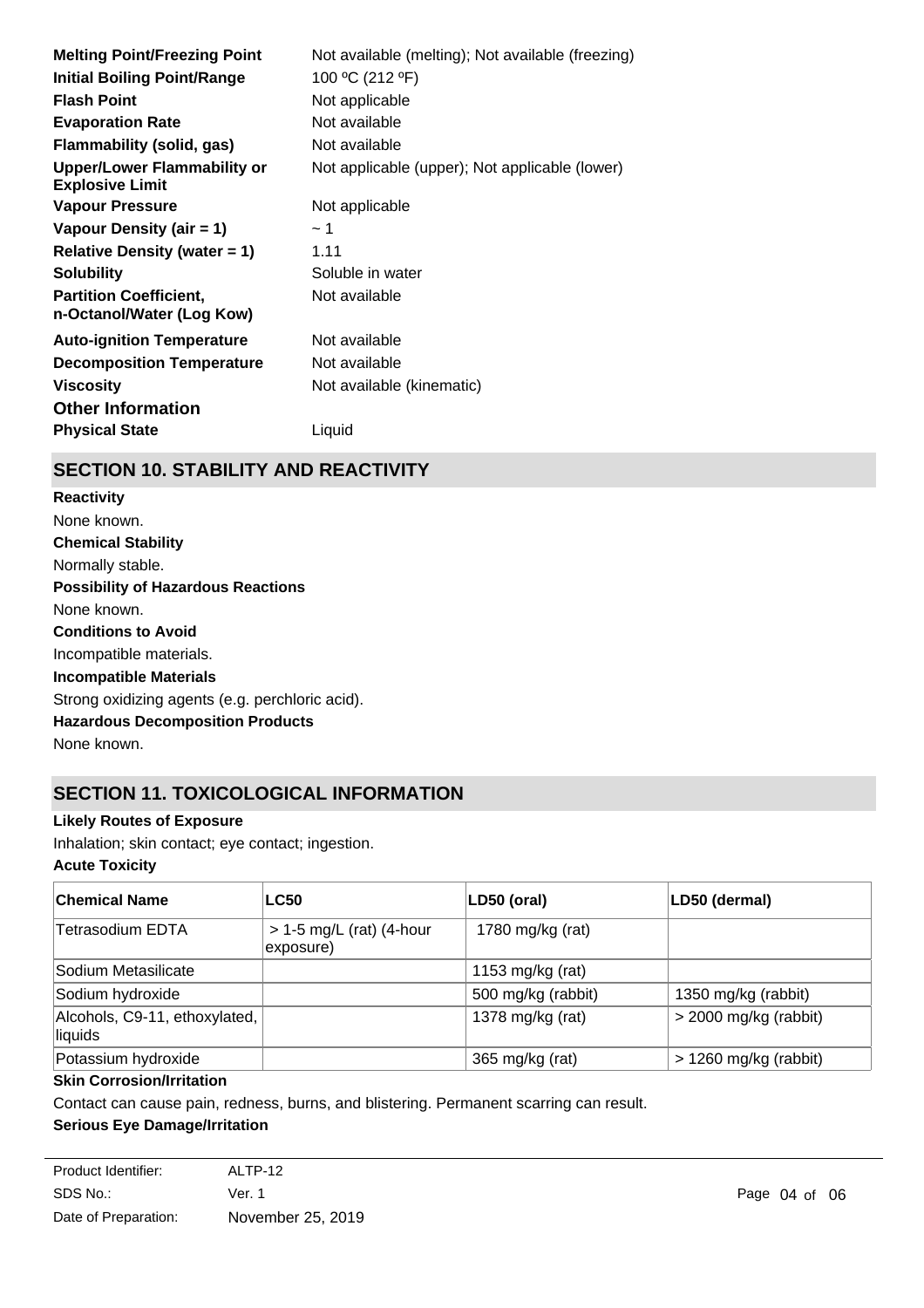Contact causes severe burns with redness, swelling, pain and blurred vision. Permanent damage including blindness can result.

### **STOT (Specific Target Organ Toxicity) - Single Exposure**

### **Inhalation**

Can cause nose, throat and respiratory tract irritation, coughing and headache.

#### **Ingestion**

May cause severe irritation or burns to the mouth, throat and stomach. Symptoms may include nausea, vomiting, stomach cramps and diarrhea.

#### **Aspiration Hazard**

Not known to be an aspiration hazard.

#### **STOT (Specific Target Organ Toxicity) - Repeated Exposure**

Symptoms may include dry, red, cracked skin (dermatitis).

#### **Respiratory and/or Skin Sensitization**

No information was located.

#### **Carcinogenicity**

Contains 2-butoxyethanol. (2-butoxyethanol) IARC: Group 3 – Not classifiable as to its carcinogenicity to humans. ACGIH®: A3 – Confirmed animal carcinogen.

#### **Reproductive Toxicity**

#### **Development of Offspring**

No indication from ingredients.

**Sexual Function and Fertility**

No indication from ingredients.

#### **Effects on or via Lactation**

No indication from ingredients.

#### **Germ Cell Mutagenicity**

No information was located.

#### **Interactive Effects**

No information was located.

### **SECTION 12. ECOLOGICAL INFORMATION**

All components of this product are biodegradable by Regulation (EC) No 648/2004.

#### **Toxicity**

#### **Acute Aquatic Toxicity**

| <b>Chemical Name</b>                     | <b>LC50 Fish</b>                                                                   | <b>EC50 Crustacea</b>                                        | ErC50 Aquatic<br>Plants | ErC50 Algae |
|------------------------------------------|------------------------------------------------------------------------------------|--------------------------------------------------------------|-------------------------|-------------|
| Tetrasodium EDTA                         | 34-62 mg/L<br>(Lepomis<br>macrochirus<br>(bluegill); 96-hour;<br>static)           | 113 mg/L (Daphnia<br>magna (water flea);<br>48-hour; static) |                         |             |
| Sodium Metasilicate                      | 210 mg/L (96-hour)                                                                 | 216 mg/L (96-hour)                                           |                         |             |
| Sodium hydroxide                         | 45.4 mg/L<br>(Oncorhynchus<br>mykiss (rainbow<br>trout); 96-hour;<br>static)       | 100 mg/L (Daphnia<br>magna (water flea);<br>48-hour)         |                         |             |
| Alcohols, C9-11,<br>ethoxylated, liquids | 11 $mg/L$<br>(Pimephales<br>promelas (fathead<br>minnow); 96-hour;<br>fresh water) | 5.3 mg/L (Daphnia<br>magna (water flea);<br>48-hour)         |                         |             |
| Potassium hydroxide                      | 80 mg/L (96-hour)                                                                  | 56 mg/L (48-hour)                                            |                         |             |